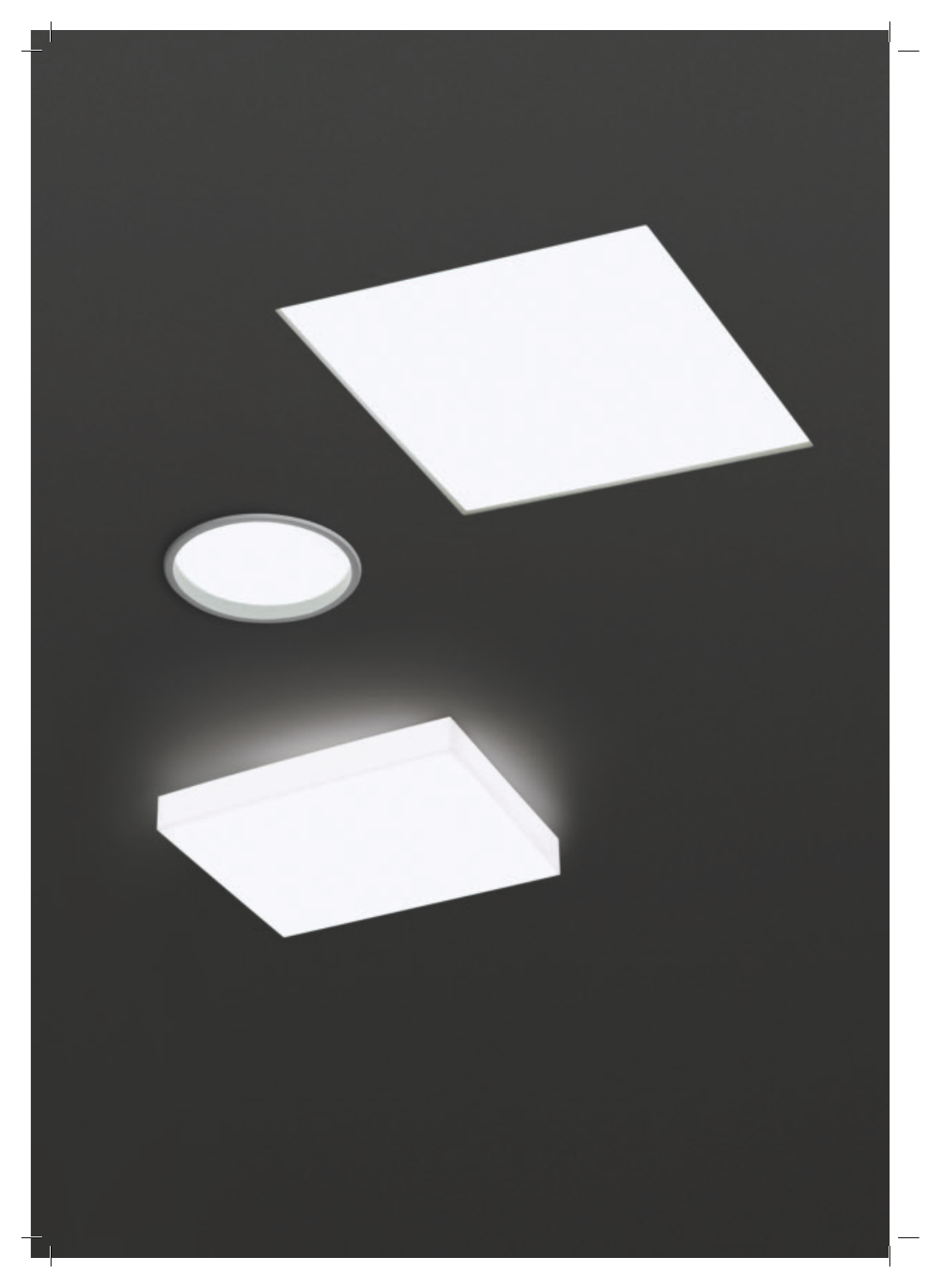

# TRYBECA SYSTEM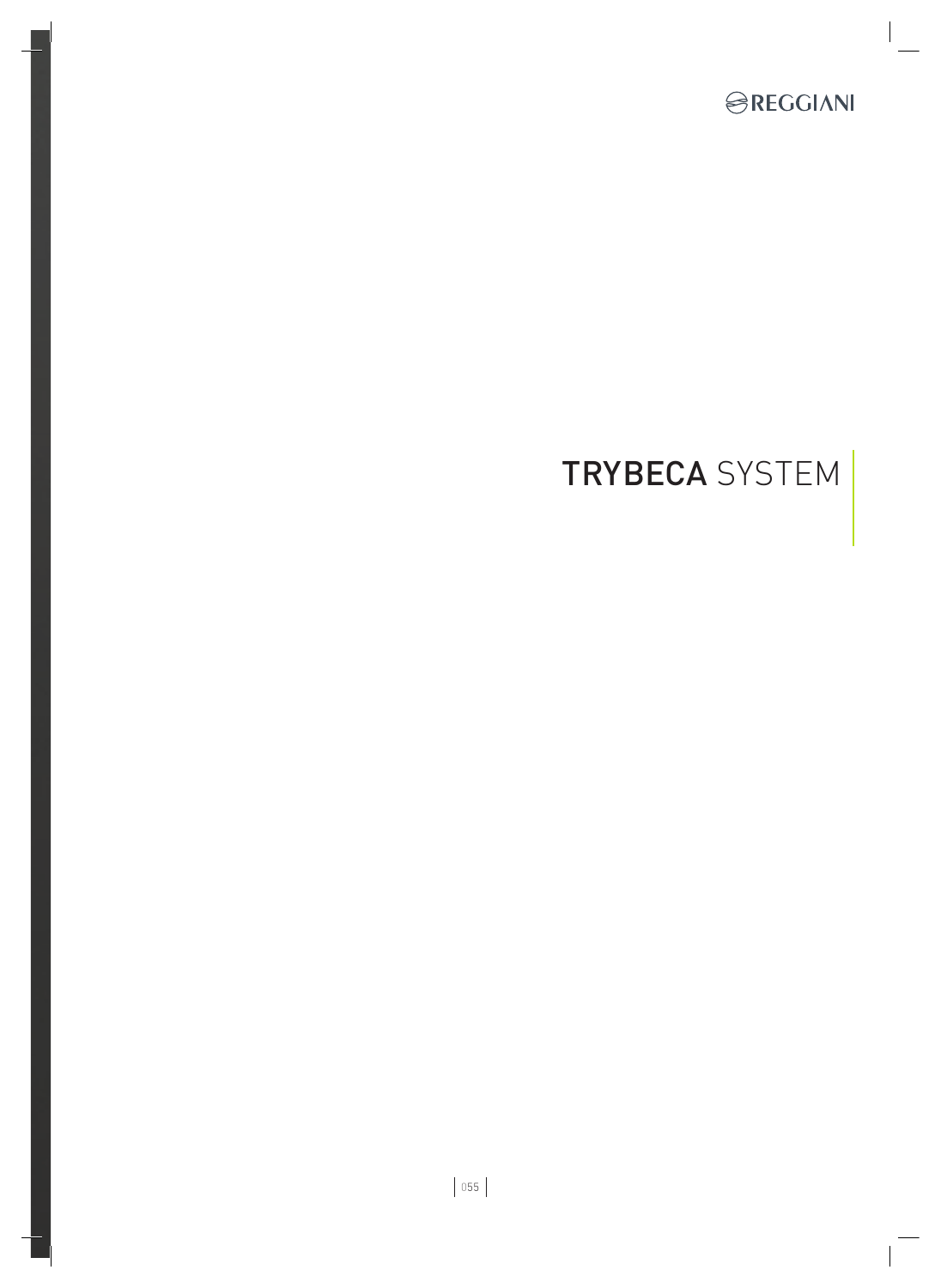Round fixed recessed projector (with bezel or trimless) and remote driver



 $\overline{a}$ 'in 100 93 ø57 ø38





Every Trybeca product will come with a full set of spacers for the three positions: flush, recessed and drop.





Every Trybeca product will come with a full set of spacers for the three positions: flush, recessed and drop.

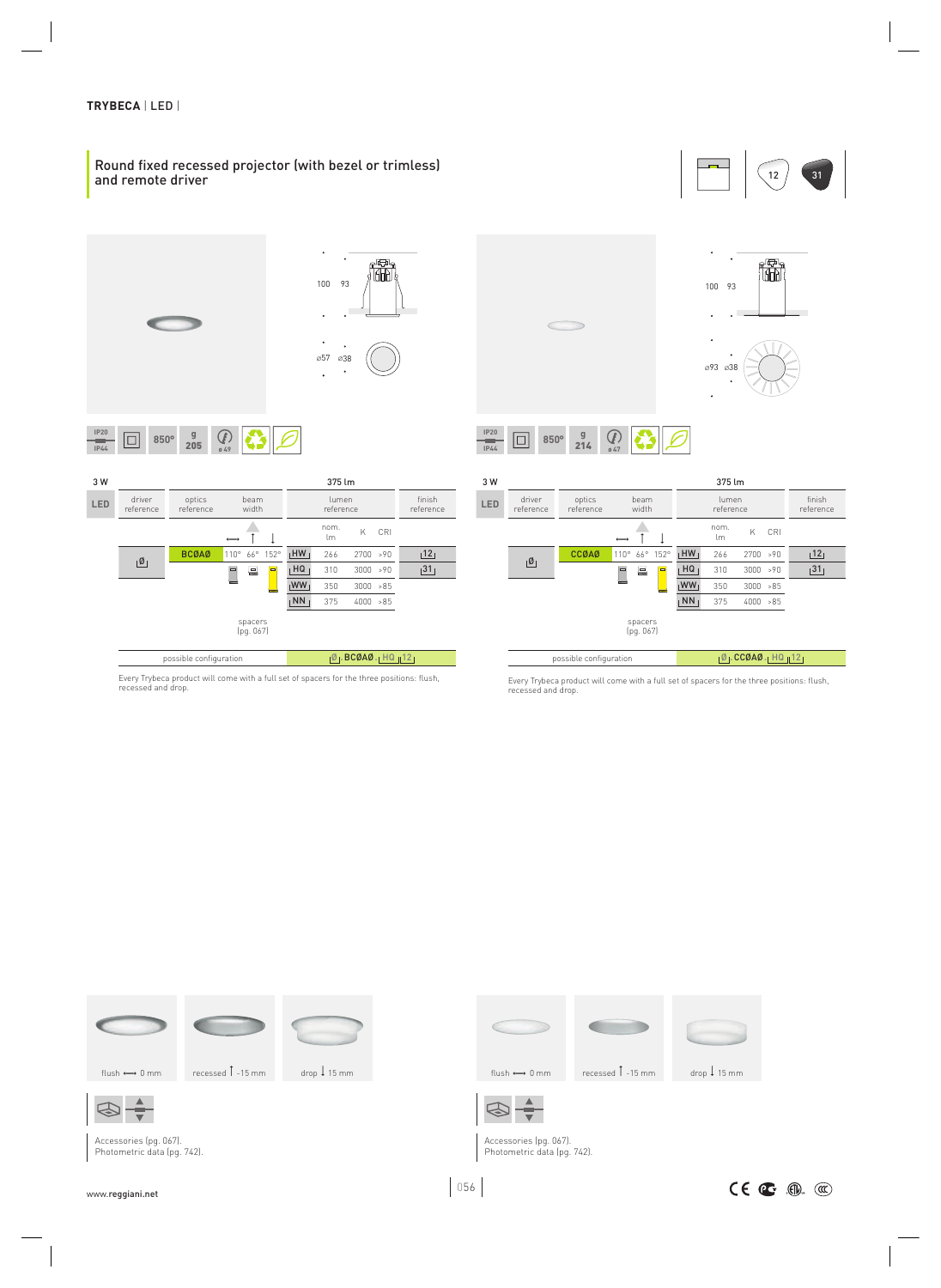## **BREGGIANI**

 $12$   $31$ 

finish reference

#### Round fixed recessed projector (with bezel or trimless) and remote driver









**IP44**



Every Trybeca product will come with a full set of spacers for the three positions: flush, recessed and drop.

WARM DIMMING VERSIONS (DT 3000/2000K CRI>90) AVAILABLE ON REQUEST.



Every Trybeca product will come with a full set of spacers for the three positions: flush, recessed and drop.

WARM DIMMING VERSIONS (DT 3000/2000K CRI>90) AVAILABLE ON REQUEST.



Accessories (pg. 067). Photometric data (pg. 743).



Accessories (pg. 067). Photometric data (pg. 743).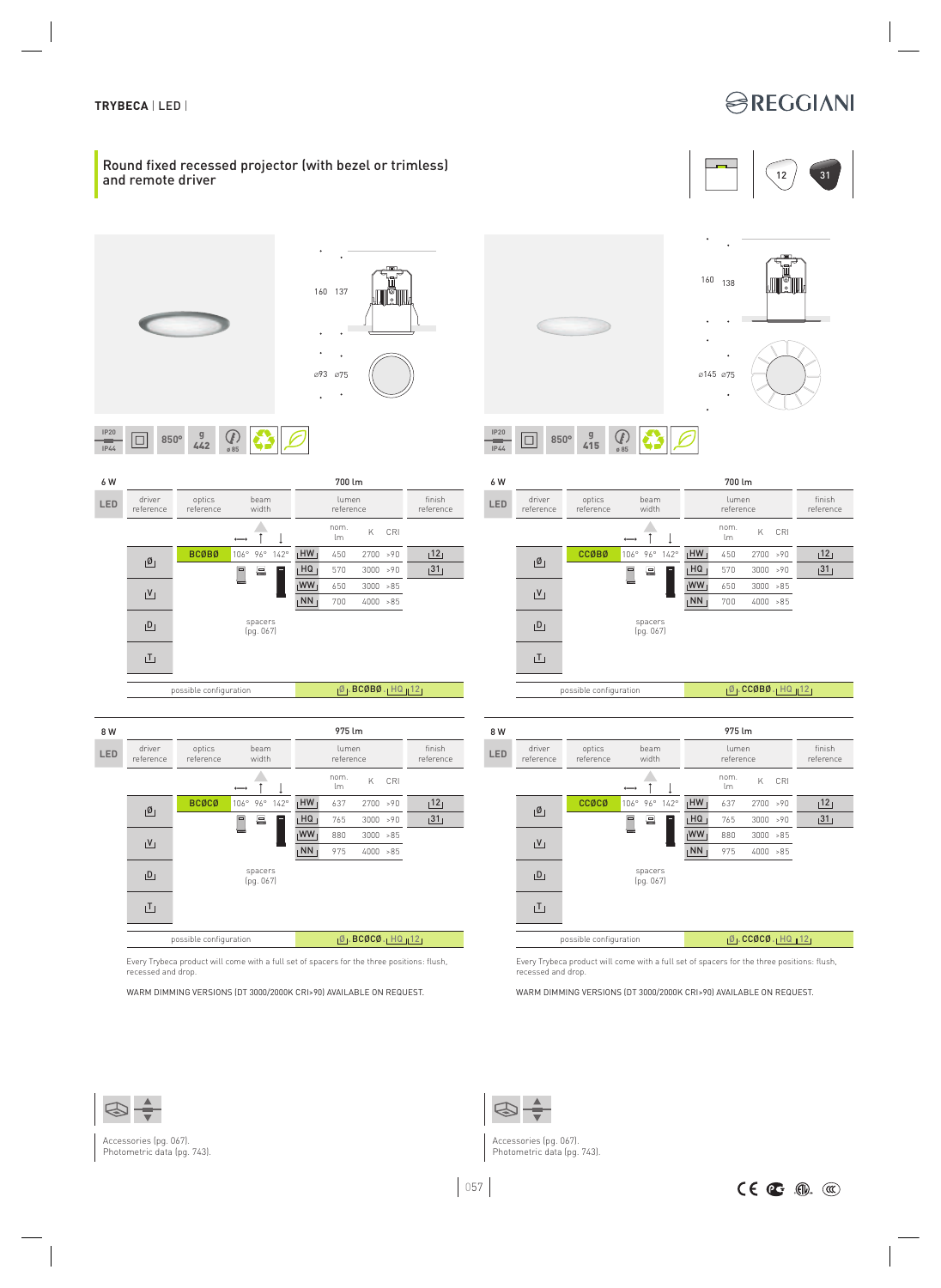**IP20**

回

#### Round fixed recessed projector (with bezel or trimless) and remote driver



170 167



 $850^{\circ}$   $\frac{9}{1041}$ 





Every Trybeca product will come with a full set of spacers for the three positions: flush, recessed and drop.

Warm dimming versions (DT 3000/2000K CRI>90) available on request.

|                                      |                          |                        |                                  |    | ø170 ø150          |                      |     |                     |
|--------------------------------------|--------------------------|------------------------|----------------------------------|----|--------------------|----------------------|-----|---------------------|
| <b>IP20</b><br>IP44<br>12W*<br>24 W* | $850^\circ$<br>$\Box$    | $\frac{9}{1060}$       | $\sqrt{ }$<br>$\overline{0}$ 162 |    | 1460 lm<br>2565 lm |                      |     |                     |
| LED                                  | driver<br>reference      | optics<br>reference    | beam<br>width                    |    | lumen<br>reference |                      |     | finish<br>reference |
|                                      |                          |                        |                                  |    | nom.<br>lm         | K                    | CRI |                     |
|                                      | ற                        | CCØEØ                  | 106°<br>$108^{\circ}$ 104° 120°  | HW | 971<br>1637        | 2700 > 90            |     | 12 <br> 31          |
|                                      | $\underline{\mathsf{V}}$ |                        | ⊟                                | HG | 1155<br>2030       | 3000 > 90            |     |                     |
|                                      | D                        |                        | spacers                          | WW | 1320<br>2470       | 3000 > 85            |     |                     |
|                                      | 山                        |                        | (pg. 067)                        | NN | 1460<br>2565       | 4000 > 85            |     |                     |
|                                      |                          | possible configuration |                                  |    |                    | $0$ . CCØEØ. HQ $12$ |     |                     |

Every Trybeca product will come with a full set of spacers for the three positions: flush, recessed and drop.

Warm dimming versions (DT 3000/2000K CRI>90) available on request.

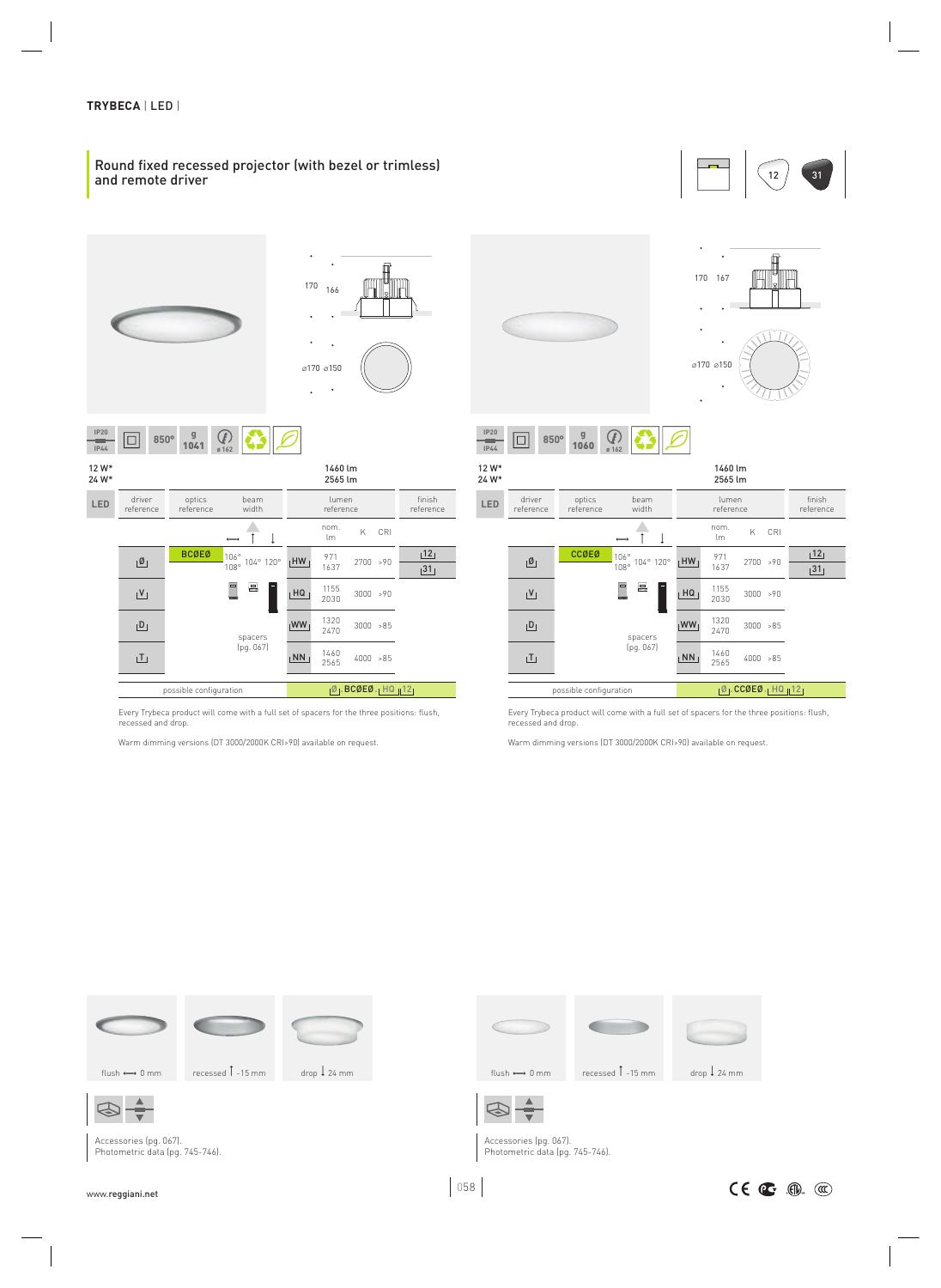### **AREGGIANI**

 $12$  31

finish reference

#### Round fixed recessed projector (with bezel or trimless) and remote driver







|                    |  |  |  |  |  |  | Every Trybeca product will come with a full set of spacers for the three positions: flush, |  |
|--------------------|--|--|--|--|--|--|--------------------------------------------------------------------------------------------|--|
| recessed and drop. |  |  |  |  |  |  |                                                                                            |  |

possible configuration **B D.** BCØLØ **.** HQ <sub>1</sub>12

Every Trybeca product will come with a full set of spacers for the three positions: flush, recessed and drop.

possible configuration **D D .CCØLØ .HQ**  $\frac{1}{2}$ 









 $\bigoplus$ 

Accessories (pg. 067). Photometric data (pg. 747).







Accessories (pg. 067). Photometric data (pg. 747).

 $|059|$ 

### $CE \times \mathbb{R}$  ( $\mathbb{R}$ )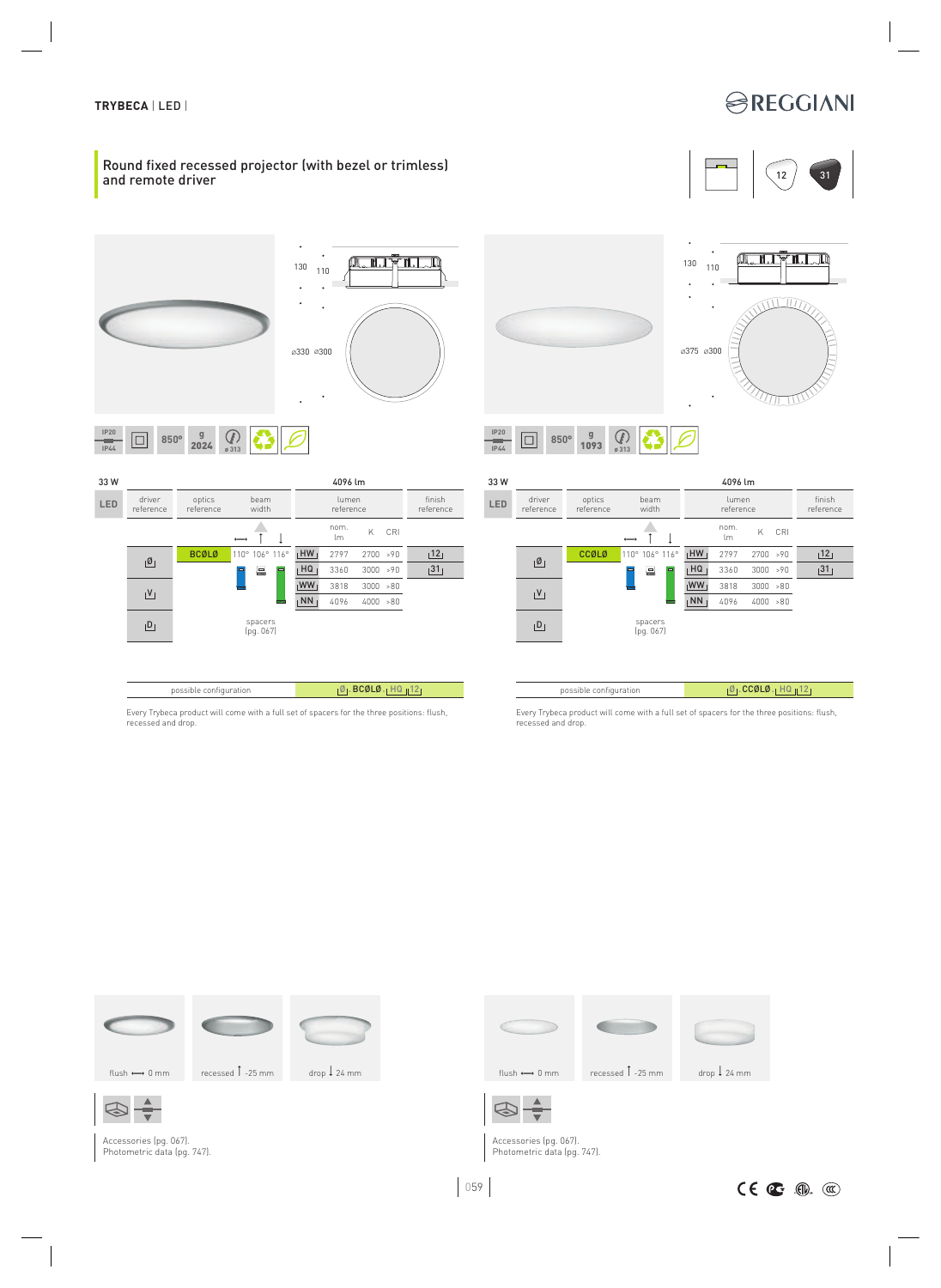Square fixed recessed projector (with bezel or trimless) and remote driver







Every Trybeca product will come with a full set of spacers for the three positions: flush, recessed and drop.

 $100 - 93$ 94x94 38x38 **850° <sup>g</sup> IP20**  $\boxed{\Box}$  $\sqrt{4}$ **IP44** 3 W 375 lm

12 31

ii



Every Trybeca product will come with a full set of spacers for the three positions: flush, recessed and drop.







 $\bigoplus$ 

Accessories (pg. 067). Photometric data (pg. 748).

flush  $\longleftrightarrow$  0 mm recessed 1 -15 mm drop 1 15 mm









flush  $\longleftrightarrow$  0 mm recessed 1 -15 mm drop 1 15 mm



Accessories (pg. 067). Photometric data (pg. 748).



 $CE \n\mathbb{C} \n\mathbb{R} \n\mathbb{C}$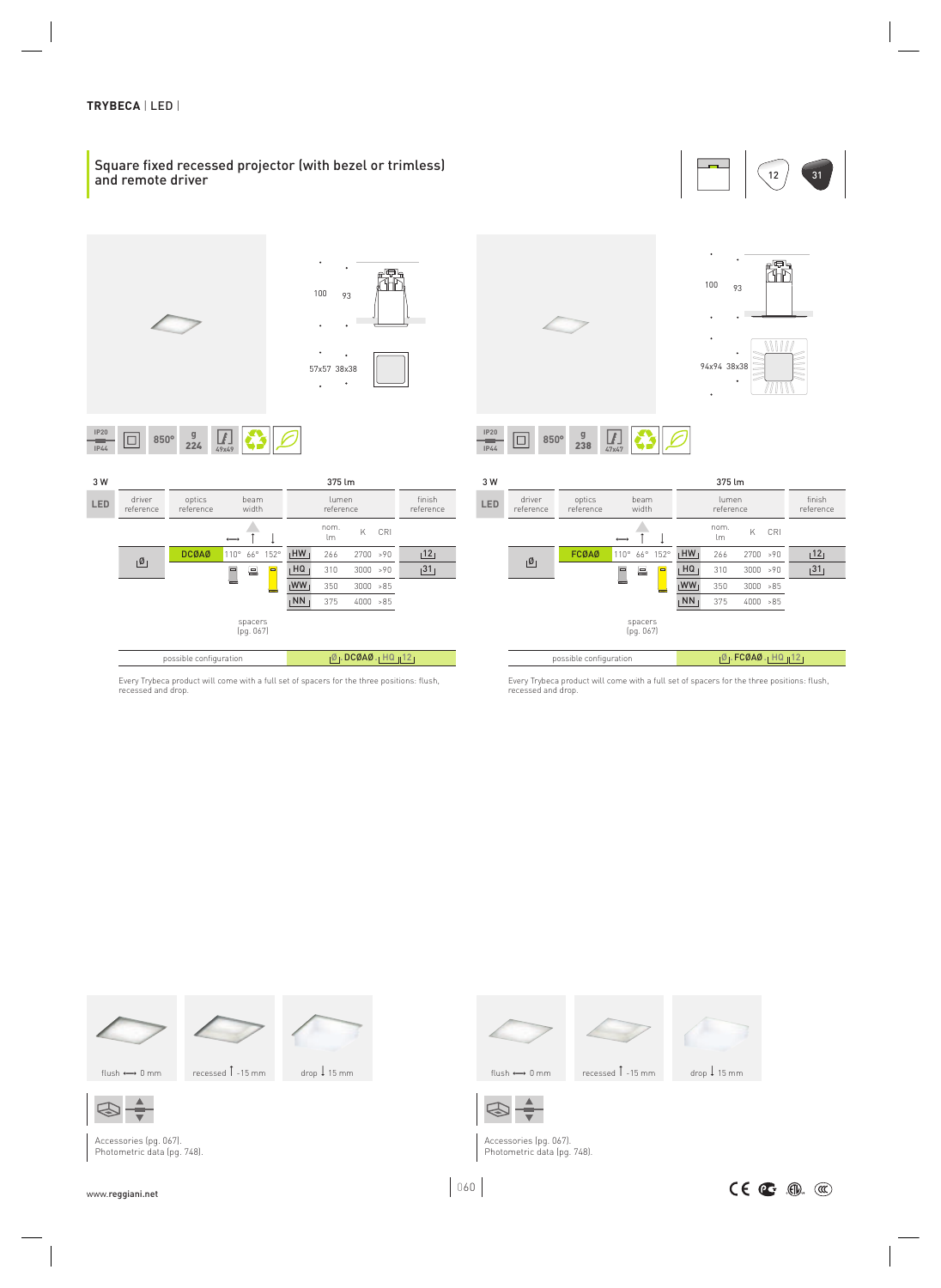# ेREGGI∆NI

 $12 / \sqrt{31}$ 

#### Square fixed recessed projector (with bezel or trimless) and remote driver









160 138 **THEFTING** 145x145 75x75 **IP20**  $\frac{9}{450}$   $\boxed{f}$  $\Box$ **850° <sup>g</sup> IP44**



8 W 975 lm **LED** driver reference optics reference beam width lumen reference finish reference nom.  $\frac{1}{\sqrt{1 + \frac{1}{\sqrt{1 + \frac{1}{\sqrt{1 + \frac{1}{\sqrt{1 + \frac{1}{\sqrt{1 + \frac{1}{\sqrt{1 + \frac{1}{\sqrt{1 + \frac{1}{\sqrt{1 + \frac{1}{\sqrt{1 + \frac{1}{\sqrt{1 + \frac{1}{\sqrt{1 + \frac{1}{\sqrt{1 + \frac{1}{\sqrt{1 + \frac{1}{\sqrt{1 + \frac{1}{\sqrt{1 + \frac{1}{\sqrt{1 + \frac{1}{\sqrt{1 + \frac{1}{\sqrt{1 + \frac{1}{\sqrt{1 + \frac{1}{\sqrt{1 + \frac{1}{\sqrt{1 + \frac{1}{\sqrt{1 +$ **DCØCØ**  $106° 96° 142°$   $\frac{HW}{100}$  637 3000 >90 12  $HQ_1$  765 3000 >90 31  $\underline{V}$  $|WW|$  880 3000 >85  $N$  975 4000  $\times$ 85  $D_1$  spacers spacers  $\left[0, 0.00, 0.00, 0.00, 0.00, 0.00, 0.00, 0.00, 0.00, 0.00, 0.00, 0.00, 0.00, 0.00, 0.00, 0.00, 0.00, 0.00, 0.00, 0.00, 0.00, 0.00, 0.00, 0.00, 0.00, 0.00, 0.00, 0.00, 0.00, 0.00, 0.00, 0.00, 0.00,$ (pg. 067)  $\sqcup$ possible configuration **Department OF** 12

Every Trybeca product will come with a full set of spacers for the three positions: flush, recessed and drop.

WARM DIMMING VERSIONS (DT 3000/2000K CRI>90) AVAILABLE ON REQUEST.



Every Trybeca product will come with a full set of spacers for the three positions: flush, recessed and drop.

WARM DIMMING VERSIONS (DT 3000/2000K CRI>90) AVAILABLE ON REQUEST.



Accessories (pg. 067). Photometric data (pg. 749-750).



Accessories (pg. 067). Photometric data (pg. 749-750).

 $\big|$  061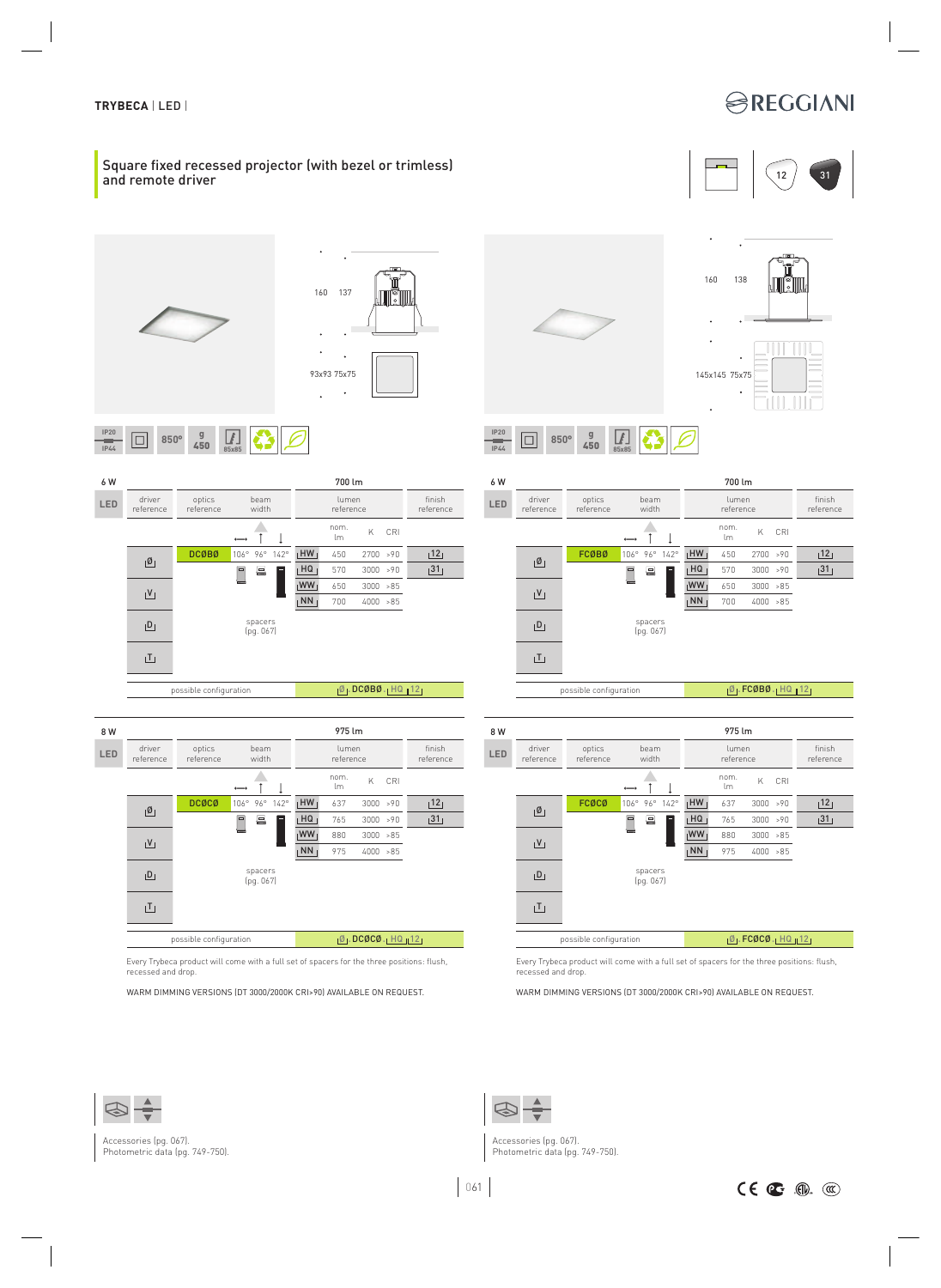**IP20 IP44**

回

#### Square fixed recessed projector (with bezel or trimless) and remote driver



**850° <sup>g</sup>**

 $\frac{9}{1144}$ 





Every Trybeca product will come with a full set of spacers for the three positions: flush, recessed and drop.

Warm dimming versions (DT 3000/2000K CRI>90) available on request.



12 31

Every Trybeca product will come with a full set of spacers for the three positions: flush, recessed and drop.







flush  $\leftrightarrow$  0 mm recessed  $\overline{1}$  -15 mm drop  $\downarrow$  24 mm flush  $\leftrightarrow$  0 mm recessed  $\overline{1}$  -15 mm drop  $\downarrow$  24 mm





Accessories (pg. 067). Photometric data (pg. 751-752).





Accessories (pg. 067). Photometric data (pg. 751-752).

 $\bigcirc$ 

 $CE \n\mathbb{C} \n\mathbb{R} \n\mathbb{C}$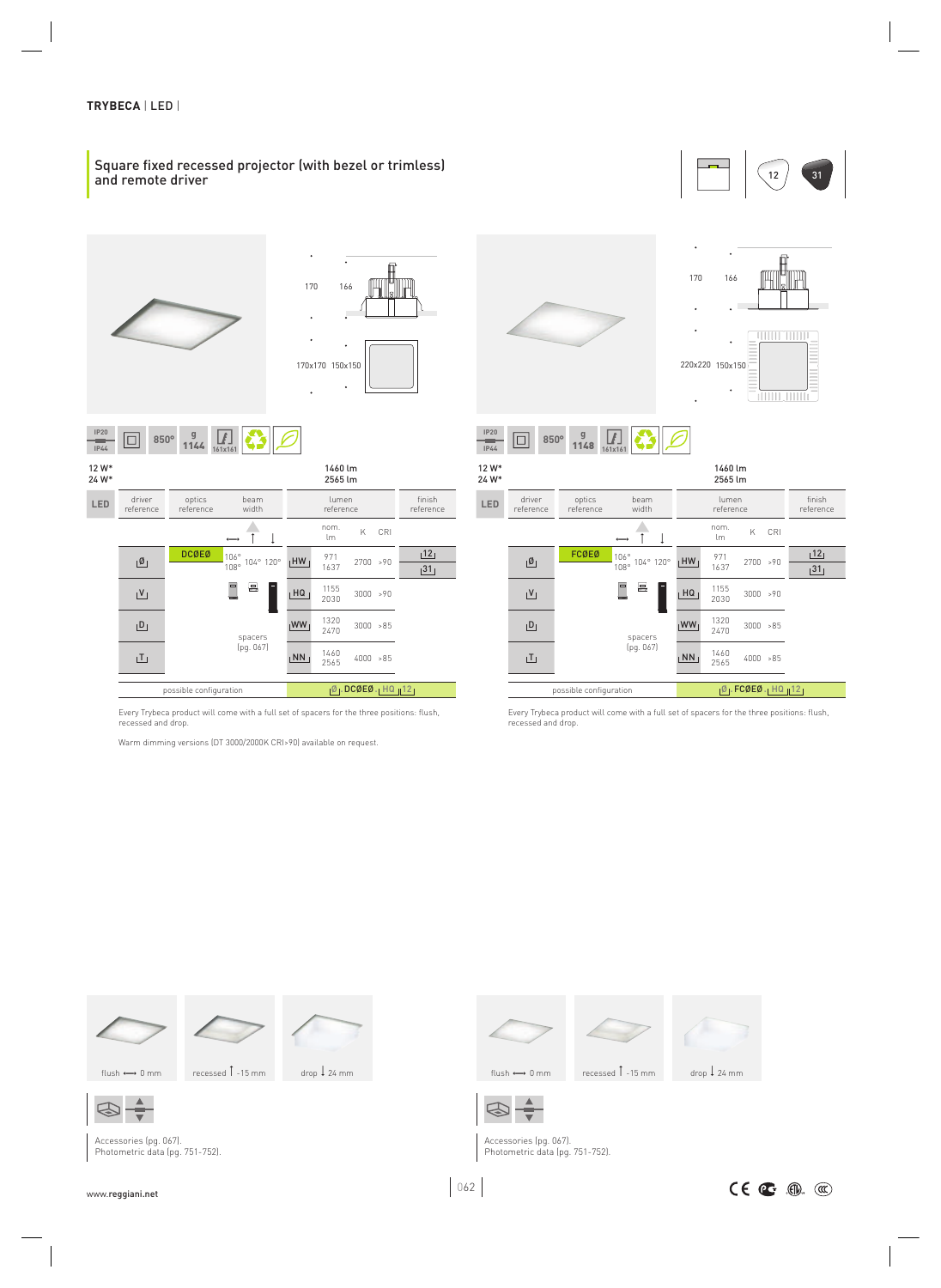## **AREGGIANI**

 $12$  31

#### Square fixed recessed projector (with bezel or trimless) and remote driver



01. IU 7 IU 10  $130 \t 110$  $\ddot{\phantom{0}}$ 375x375 300x300 <u>TITTI TITTI, TITTI TITTI T</u>  $\frac{9}{2176}$   $\sqrt{\frac{1}{313 \times 313}}$ **IP20**  $\boxed{\square}$ **850° <sup>g</sup>**



| 32W |                     |                     |                      |                    | 4106 lm    |           |                     |    |
|-----|---------------------|---------------------|----------------------|--------------------|------------|-----------|---------------------|----|
| LED | driver<br>reference | optics<br>reference | beam<br>width        | lumen<br>reference |            |           | finish<br>reference |    |
|     |                     |                     |                      |                    | nom.<br>lm | K         | CRI                 |    |
|     |                     | FCØLØ               | 110° 106° 116°       | $HW_1$             | 2913       | 2700 >90  |                     | 12 |
|     | ற                   |                     | 므<br>$\blacksquare$  | HQ                 | 3500       | 3000 > 90 |                     | 31 |
|     | $\mathsf{N}$        |                     |                      | <b>WW</b>          | 4012       | 3000 > 80 |                     |    |
|     |                     |                     |                      | <b>NN</b>          | 4105       | 4000 > 80 |                     |    |
|     | ம                   |                     | spacers<br>(pg. 067) |                    |            |           |                     |    |
|     |                     |                     |                      |                    |            |           |                     |    |

|                    | Every Trybeca product will come with a full set of spacers for the three positions: flush, |  |
|--------------------|--------------------------------------------------------------------------------------------|--|
|                    |                                                                                            |  |
| recessed and drop. |                                                                                            |  |

possible configuration **Department of the U .** LEQ 12

Every Trybeca product will come with a full set of spacers for the three positions: flush, recessed and drop.

possible configuration **D** . FCØLØ<sub></sub>. HQ <sub>1</sub>12









Accessories (pg. 067). Photometric data (pg. 753).







flush  $\leftrightarrow$  0 mm recessed  $\overline{1}$  -25 mm drop  $\downarrow$  24 mm recessed  $\overline{1}$  -25 mm drop  $\downarrow$  24 mm



**IP44**

Accessories (pg. 067). Photometric data (pg. 753).

 $|063|$ 

### $CE \times \mathbb{R}$  ( $\mathbb{R}$ )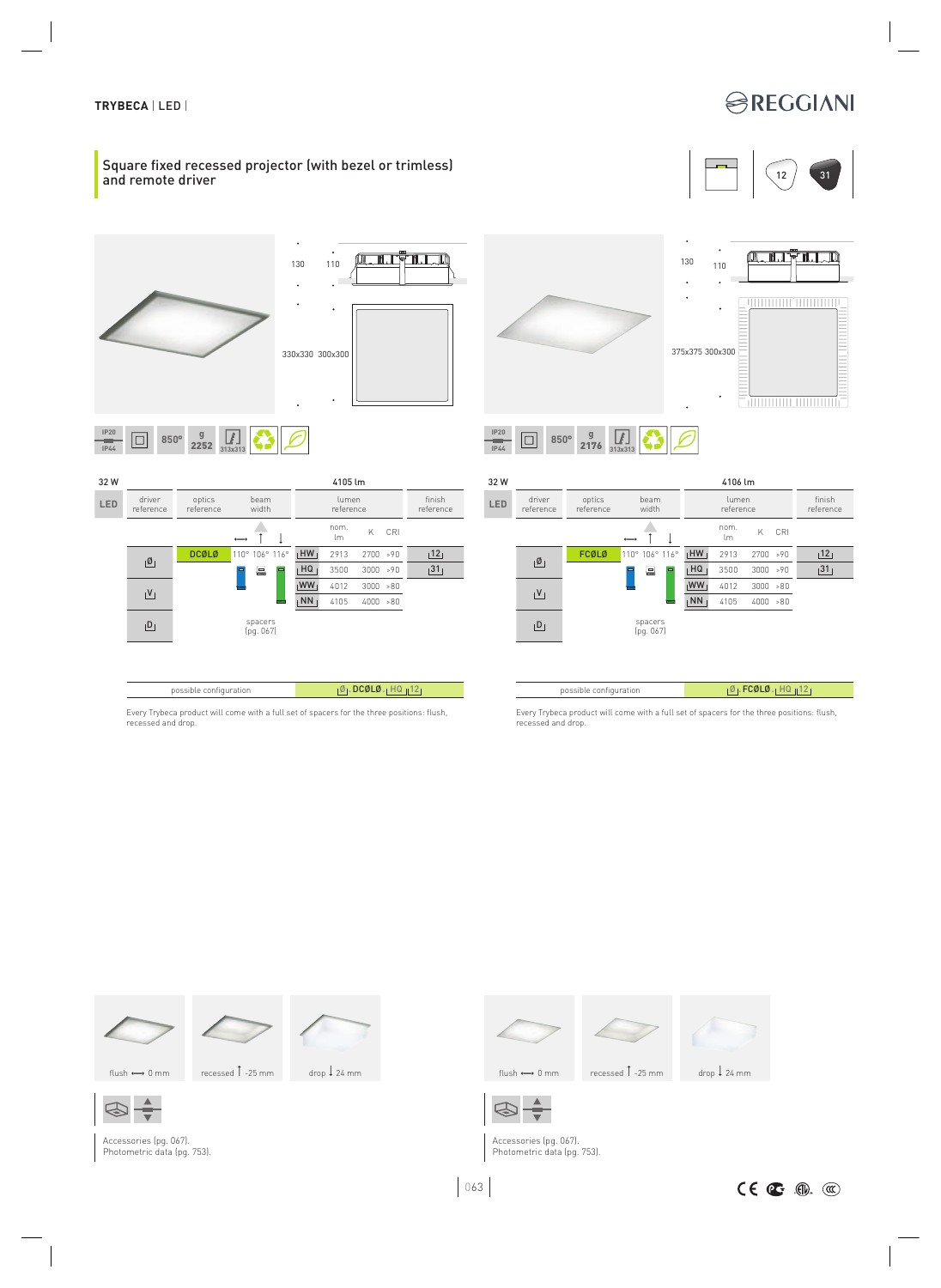#### Rectangular fixed recessed projector (with bezel or trimless) and remote driver









Every Trybeca product will come with a full set of spacers for the three positions: flush, recessed and drop.

WARM DIMMING VERSIONS (DT 3000/2000K CRI>90) AVAILABLE ON REQUEST.



12 31



| 8 W |                     |                        |                      |                 | 975 lm                |                           |     |                     |
|-----|---------------------|------------------------|----------------------|-----------------|-----------------------|---------------------------|-----|---------------------|
| LED | driver<br>reference | optics<br>reference    | beam<br>width        |                 | lumen<br>reference    |                           |     | finish<br>reference |
|     |                     |                        |                      |                 | nom.<br>$\mathsf{Im}$ | K                         | CRI |                     |
|     | ற                   | <b>HCØCØ</b>           | 106° 96° 142°        | HW <sub>1</sub> | 637                   | 2700                      | >90 | 12                  |
|     |                     |                        | ▣<br>⊫               | HQ              | 765                   | 3000 > 90                 |     | 31                  |
|     | $\mathsf{N}$        |                        |                      | WW <sub>1</sub> | 880                   | 3000 > 85                 |     |                     |
|     |                     |                        |                      | <b>NN</b>       | 975                   | 4000 > 85                 |     |                     |
|     | ம                   |                        | spacers<br>[pq. 067] |                 |                       |                           |     |                     |
|     | 山                   |                        |                      |                 |                       |                           |     |                     |
|     |                     | possible configuration |                      |                 |                       | $ 0 $ . HCØCØ.   HQ    12 |     |                     |
|     |                     |                        |                      |                 |                       |                           |     |                     |

Every Trybeca product will come with a full set of spacers for the three positions: flush, recessed and drop.

WARM DIMMING VERSIONS (DT 3000/2000K CRI>90) AVAILABLE ON REQUEST.



Accessories (pg. 067). Photometric data (pg. 754-755).



Accessories (pg. 067). Photometric data (pg. 754-755).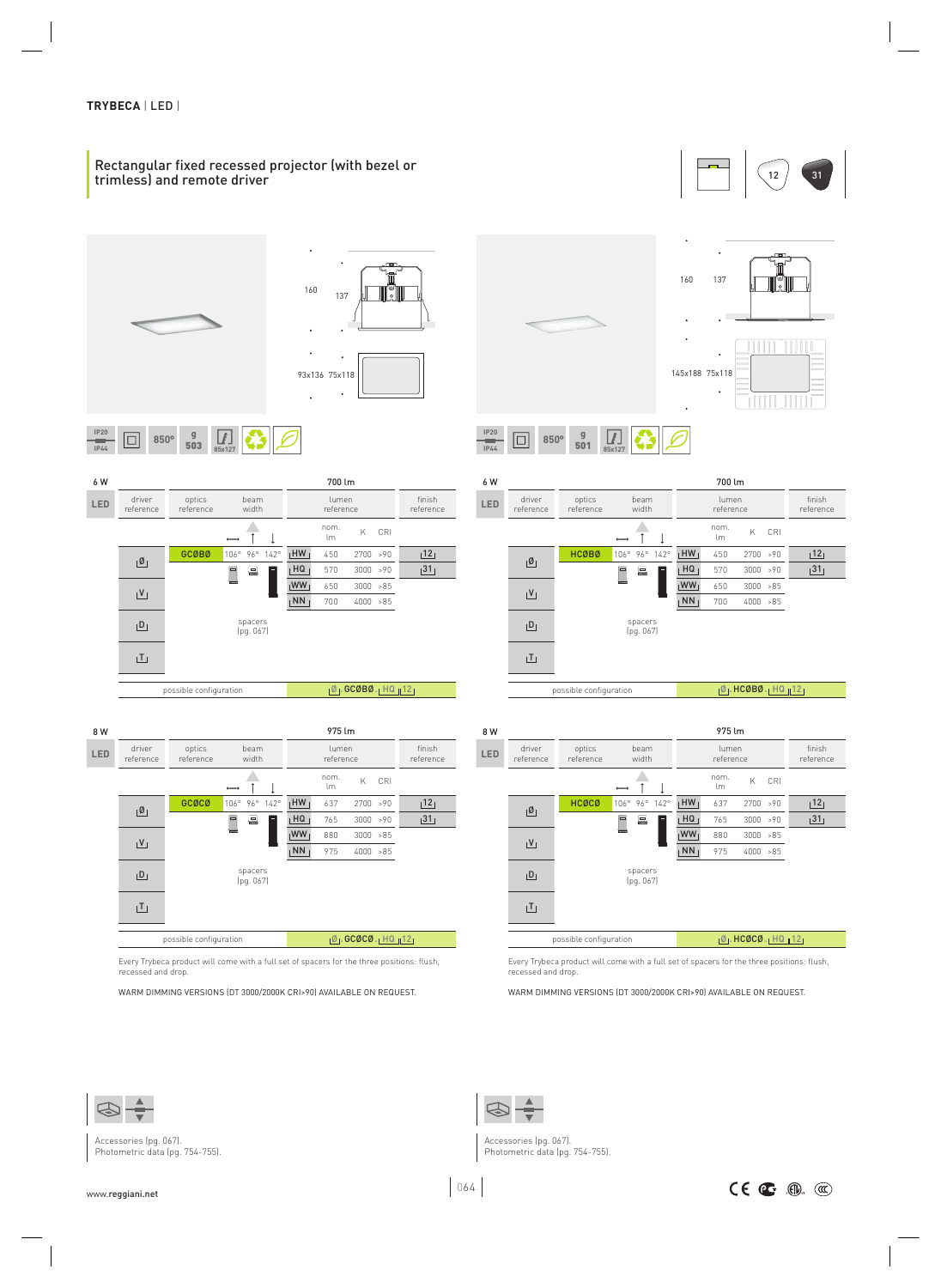# **AREGGIANI**

 $12$ 

#### Rectangular fixed recessed projector (with bezel or trimless) and remote driver



Every Trybeca product will come with a full set of spacers for the three positions: flush, recessed and drop.

WARM DIMMING VERSIONS (DT 3000/2000K CRI>90) AVAILABLE ON REQUEST.

 $160$   $166$ **THEFT THEFT** 220x280 150x210 **IP20 850° <sup>g</sup>**  $\sqrt{151}$  $\boxed{\Box}$ **IP44** 1460 lm 12 W\*  $24 W^*$ 2565 lm lumen finish optics beam LED driver<br>
reference reference reference width reference nom.  $\overline{1}$   $\overline{1}$   $\overline{1}$   $\overline{1}$   $\overline{1}$   $\overline{1}$   $\overline{1}$   $\overline{1}$   $\overline{1}$   $\overline{1}$   $\overline{1}$   $\overline{1}$   $\overline{1}$   $\overline{1}$   $\overline{1}$   $\overline{1}$   $\overline{1}$   $\overline{1}$   $\overline{1}$   $\overline{1}$   $\overline{1}$   $\overline{1}$   $\overline{1}$   $\overline{1}$   $\overline{$  $12$  $\overline{0}$  HCØEØ  $106^\circ$  $\frac{106^{\circ}}{108^{\circ}}$  104° 120°  $\frac{[HW]}{1637}$ <sup>1637</sup> <sup>2700</sup> >90  $31$  $\frac{1155}{2030}$  3000 >90  $V_{\rm J}$   $\begin{bmatrix} 0 \\ 0 \end{bmatrix}$   $\begin{bmatrix} \frac{\mu}{2} \\ \frac{\mu}{2} \end{bmatrix}$   $\begin{bmatrix} HQ_{\rm J} \\ 2026 \end{bmatrix}$  $\frac{1320}{2470}$  3000 >85  $\mathbf{D}_{\mathbf{D}}$   $\mathbf{WW}_{\mathbf{D}}$   $\mathbf{WW}_{\mathbf{D}}$   $\mathbf{1320}$ spacers (pg. 067) <sup>2565</sup> <sup>4000</sup> >85  $\mathbf{I}$   $\mathbf{I}$   $\mathbf{I}$   $\mathbf{I}$   $\mathbf{I}$   $\mathbf{I}$   $\mathbf{I}$   $\mathbf{I}$   $\mathbf{I}$   $\mathbf{I}$   $\mathbf{I}$   $\mathbf{I}$   $\mathbf{I}$   $\mathbf{I}$   $\mathbf{I}$   $\mathbf{I}$   $\mathbf{I}$   $\mathbf{I}$   $\mathbf{I}$   $\mathbf{I}$   $\mathbf{I}$   $\mathbf{I}$   $\mathbf{I}$   $\mathbf{I}$   $\mathbf{$ 

possible configuration **D . 12 . 12** *M M M M M M M M M M M M M M M M M M M M M M M M M M M M M M* 

Every Trybeca product will come with a full set of spacers for the three positions: flush, recessed and drop.

WARM DIMMING VERSIONS (DT 3000/2000K CRI>90) AVAILABLE ON REQUEST.



Accessories (pg. 067). Photometric data (pg. 756-757).





Accessories (pg. 067). Photometric data (pg. 756-757).

065

### $CE \oplus \oplus \infty$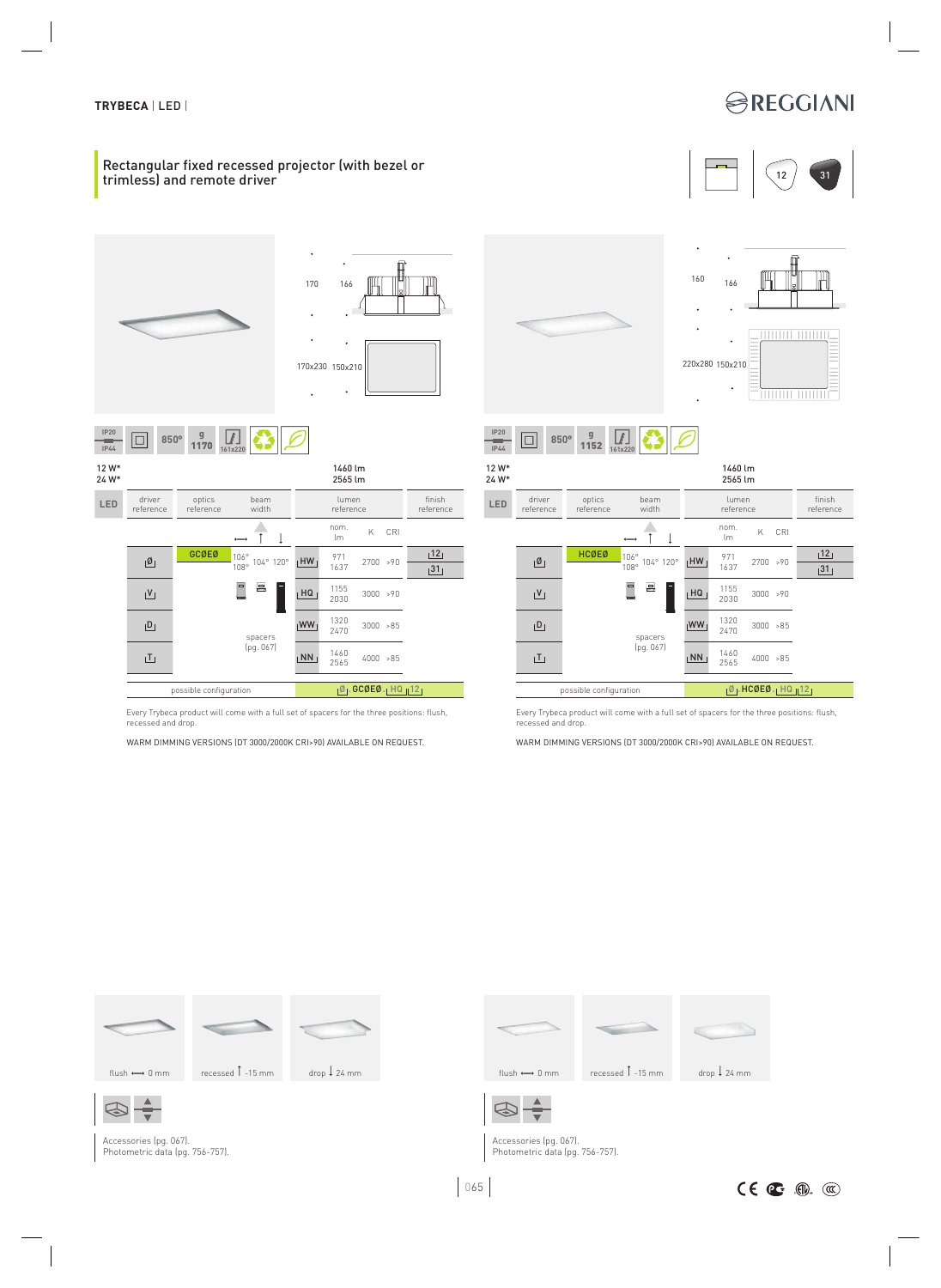#### Rectangular fixed recessed projector (with bezel or trimless) and remote driver



AL ILIT ILI JI

<u> III III III III III III III II</u>

<u>Timming minim</u>

 $130$  110

 $\overline{a}$ 

258x375 183x300





**IP20 IP44** **850° <sup>g</sup>**

 $\boxed{\square}$ 

 $\frac{9}{1740}$   $\prod_{194\times313}$ 





| 21 W |                     |                     |                      |                | 2613 lm            |           |     |                     |
|------|---------------------|---------------------|----------------------|----------------|--------------------|-----------|-----|---------------------|
| LED  | driver<br>reference | optics<br>reference | beam<br>width        |                | lumen<br>reference |           |     | finish<br>reference |
|      |                     |                     |                      |                | nom.<br>lm         | K         | CRI |                     |
|      | $\sqrt{0}$          | <b>HCØFØ</b>        | 110° 106° 116°       | HW             | 1789               | 2700 > 90 |     | 12                  |
|      |                     |                     | 므<br>▭               | HQ             | 2150               | 3000 > 90 |     | 31                  |
|      | V                   |                     |                      | <b>WW</b>      | 2436               | 3000 > 80 |     |                     |
|      |                     |                     |                      | N <sub>N</sub> | 2613               | 4000 > 80 |     |                     |
|      | D                   |                     | spacers<br>(pg. 067) |                |                    |           |     |                     |

|  | possible configuration |  |  |  |  |  | $\sqrt{9}$ $\cdot$ GCØFØ $\cdot$ HQ $\sqrt{12}$ |  |  |
|--|------------------------|--|--|--|--|--|-------------------------------------------------|--|--|
|  |                        |  |  |  |  |  |                                                 |  |  |

Every Trybeca product will come with a full set of spacers for the three positions: flush, recessed and drop.

Every Trybeca product will come with a full set of spacers for the three positions: flush, recessed and drop.

possible configuration **Definition Definition M ACØFØ . HQ**  $\parallel$  **12**